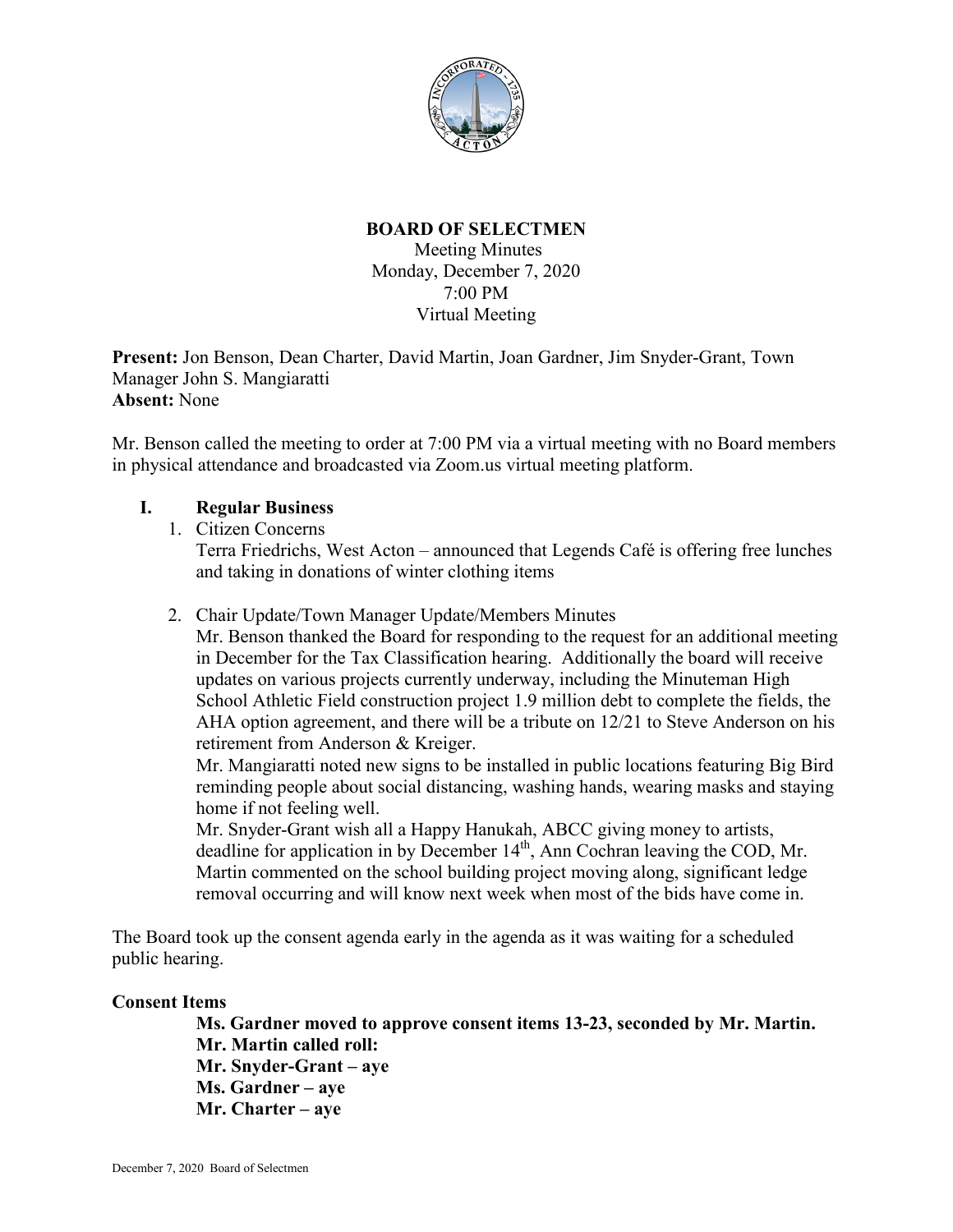

**Mr. Benson – aye Mr. Martin – aye The Board voted 5-0, the motion carried.**

## **II. New/Special Business**

3. SPSP #09/08/2020-480, 67 Powder Mill Road

The Board held a public hearing on the application of Old Mill Development Trust for a Site Plan Special Permit at 67 Powder Mill Road. The applicant is proposing a 6,059 square foot mixed use building to accommodate four dwelling units and one office space with a 9-space parking lot. The proposed project abuts the Acton Human Services and Senior Center at 30 Sudbury Road. Wetlands prevents vehicle access from the property's legal address at 67 Powder Mill Road. The applicant's planned vehicular access would be through the parking lot at 30 Sudbury Road under a Rightof-Way easement granted prior to the Town's renting the facility for the Senior Center and Human Services Department. Presentations were made by representatives of Acton's Council on Aging Board and the Commission on Disabilities concerning the critical safety of pedestrian and vehicular usage in the parking lot being used as the sole access/entry road to the proposed development. Mr. Snyder-Grant recommended continuing the hearing to allow the applicant and the Planning Division to address concerns from the Board and the public as well as conditions in the design. **Mr. Martin moved to approve continuing the hearing to February 22, 2020 at 7:10 PM, seconded by Mr. Snyder-Grant. Mr. Martin called roll: Mr. Snyder-Grant – aye Ms. Gardner – aye**

**Mr. Charter – aye Mr. Benson – aye Mr. Martin – aye The Board voted 5-0, the motion carried.**

4. Tree Hearing, 5 Pearl Street

The Board held a public hearing at the request of the Tree Warden requesting the removal of a public shade tree at 5 Pearl Street. The root system of the 22" in diameter sugar maple tree was severely damaged by the developer of the two-unit townhouse complex at 5 Pearl Street when installing a sidewalk as required by the Board of Appeals. After hearing from Town Tree Warden Ryan Hunt and Selectman Dean Charter, and reading the report of an independent arborist, the Board concluded the maple tree was severely damaged and needed to be removed. The developer will be ordered to remove the tree in its entirety, including the stump, to repair the sidewalk, to pay the Town \$3,139 as the value of the tree, to pay the maximum fine of \$500 to the Town under state law and for the developer and the Town to use the \$3,639 for tree replacement at 5 Pearl Street and in and around West Acton. A concern was also raised about plantings in between the driveways impeding the access to the sidewalk.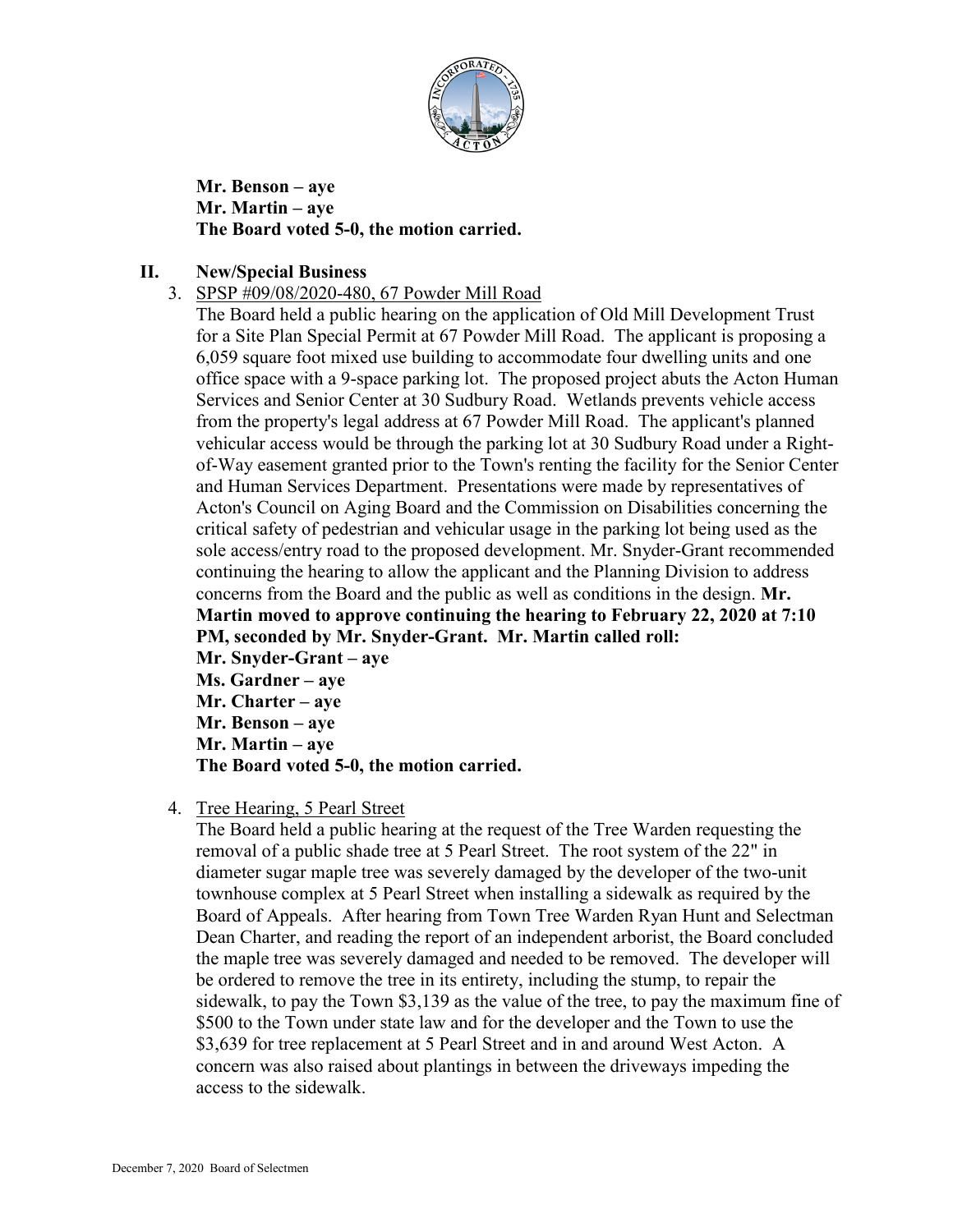

**Mr. Martin moved to close the hearing, seconded by Mr. Snyder-Grant. Mr. Martin called roll: Mr. Snyder-Grant – aye Ms. Gardner – aye Mr. Charter – aye Mr. Benson – aye Mr. Martin – aye The Board voted 5-0, the motion carried.**

**Mr. Martin moved to deem the tree has been damaged, remove the 22' maple tree and stump, the developer to reconstruct the sidewalk, provide the town with the tree replacement value of \$3139, and pay a \$500 fee to be used for tree replacements in West Acton and at 5 Pearl Street at the discretion of the Tree Warden, seconded by Ms. Gardner. Mr. Martin called roll: Mr. Snyder-Grant – aye Ms. Gardner – aye Mr. Charter – aye Mr. Benson – aye Mr. Martin – aye The Board voted 5-0, the motion carried.**

5. COVID-19 Response Update

Mr. Mangiaratti reported there are currently 60 Acton residents in isolation after testing positive for COVID-19. Acton has had a total of 389 positive COVID-19 cases since March. Mr. Mangiaratti urged that anyone who tests positive to immediately notify the Acton Health Department. A letter will be going out to all residents providing current COVID information. Weekly COVID updates are located on the Town's Website.

- 6. Discuss COVID-19 Reporting Mr. Mangiaratti combined with previous agenda item.
- 7. Announce MassWorks Grant and Other Recent Grant Awards

Mr. Mangiaratti announced to the Board that Acton was awarded \$2.75 million grant under the state's MassWorks program to support building projects, road repairs and other community initiatives. The grant will be used for complete streets infrastructure in support of the Apartments at Powder Mill Place affordable housing development and upgrades, long term capital needs and infrastructure connections to the adjoining Adam's Street waste water treatment facility.

8. Discuss Potential Community Preservation Project Applications The Board reviewed the list of proposed CPC applications presented by the Town Manager. The Board agreed through consensus that while all of the applications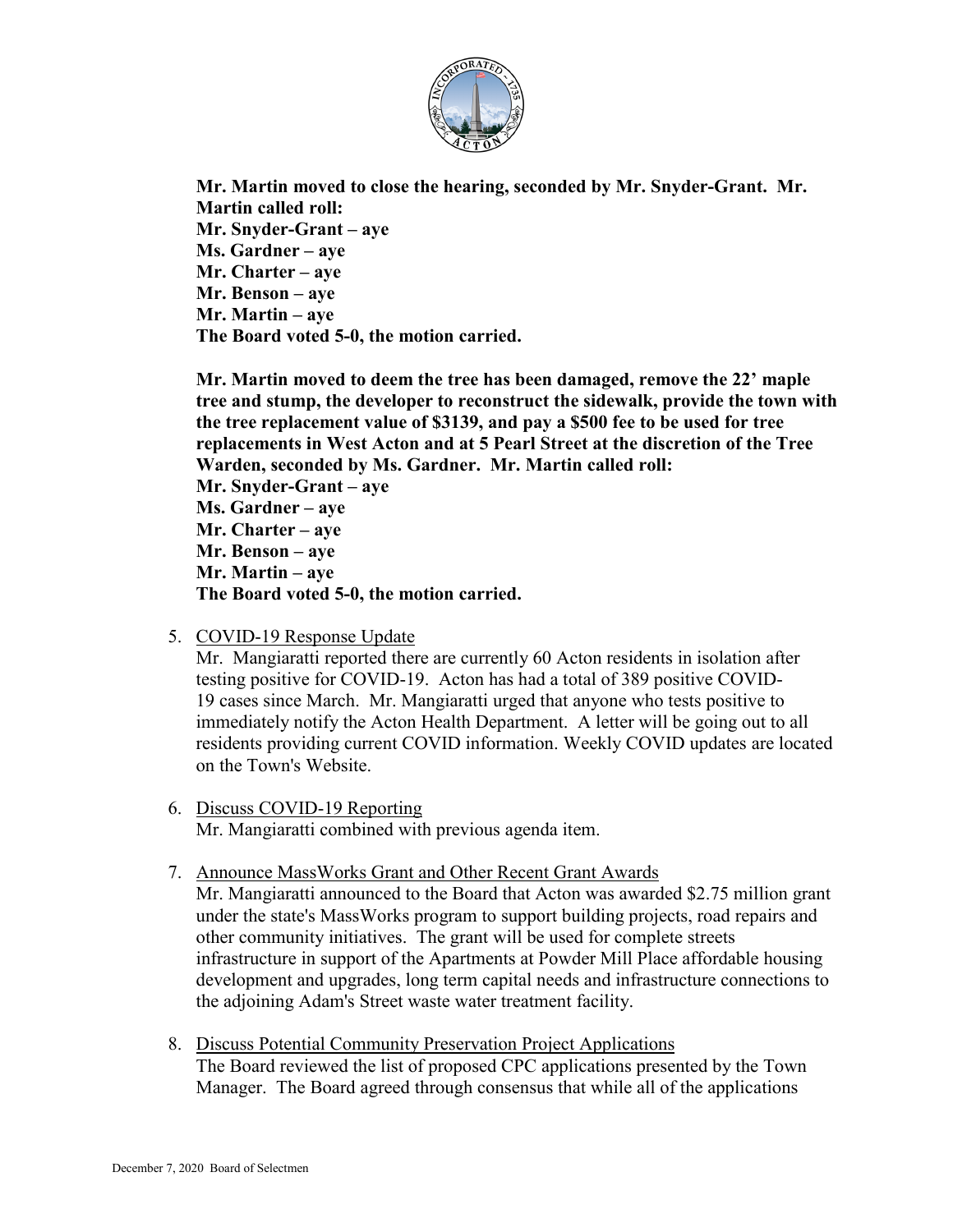

discussed may move forward and be submitted, it deferred the discussion of whether to support any of the projects to a future meeting.

9. Review and Consider Approval of Letter of Support for Housing Choice Grant Application

**Mr. Martin moved to approve the letter of support for Housing Choice Grant and Mr. Benson to sign, seconded by Mr. Snyder-Grant. MR. Martin called roll:**

**Mr. Snyder-Grant – aye Ms. Gardner – aye Mr. Charter – aye Mr. Benson – aye Mr. Martin – aye**

**The Board voted 5-0, the motion carried.**

10. Board to Temporarily Appoint Acting Acton Town Accountant

**Mr. Snyder Grant moved to approve appointing Joanne Norton as Acting Town Accountant, seconded by Ms. Gardner. Mr. Martin called roll: Mr. Snyder-Grant – aye Ms. Gardner – aye Mr. Charter – aye Mr. Benson – aye Mr. Martin – aye The Board voted 5-0, the motion carried.**

11. Discuss 2021 Restaurant Liquor License Fee Waiver Board generally agreed to continue discussion to December 14 meeting.

# **Documents and Exhibits Used During this Meeting**

- Agenda, December 7, 2020
- SPSP #09-08-2020-480 Application
- Public Comments for Tree Hearing
- Community Preservation Project Applications Email Summary
- Draft Letter of Support for Housing Choice Grant Application
- Email from Town Manager Regarding Request to Appoint Acting Town Accountant Dated December 4, 2020
- Meeting Minutes, November 16, 2020
- Executive Session Minutes, October 29, 2020
- Board of Selectmen Meeting Schedule
- Accept Gift Memo from the Public Facilities Division Dated November 19, 2020
- Accept Gift Memo from Acton Police Department Dated November 17, 2020
- Accept Gift Letter from DCU to Acton Fire Department Dated October 29, 2020
- Accept Gift Memo from Recreation Department Dated November 12, 2020